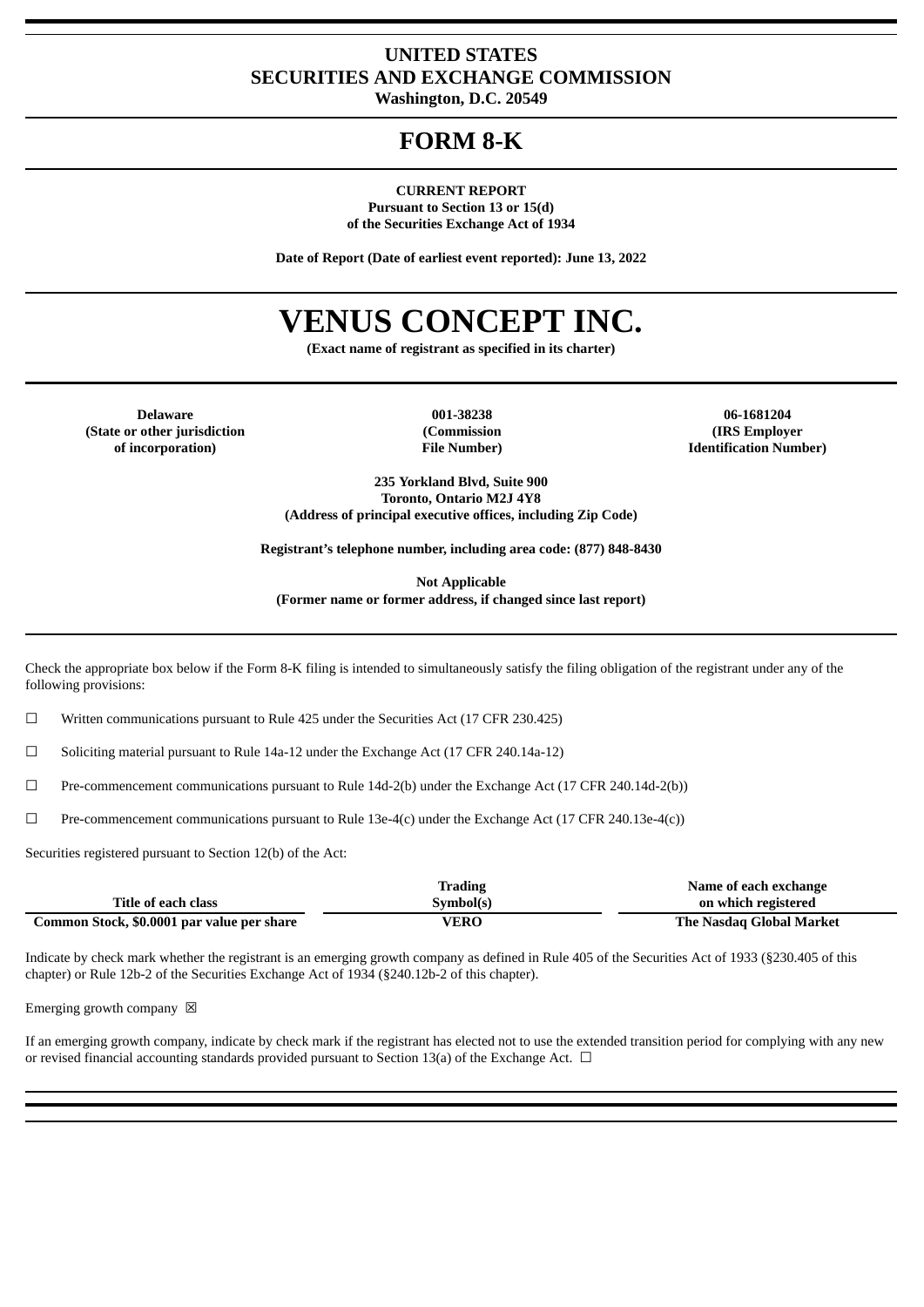#### Item 3.01. Notice of Delisting or Failure to Satisfy a Continued Listing Rule of Standard; Transfer of Listing

On June 13, 2022, Venus Concept Inc. (the "Company") received a notice (the "Notice") from the Listing Qualifications Department (the "Staff") of the Nasdaq Stock Market ("Nasdaq") stating that for 30 consecutive business days the Company's common stock (the "Common Stock") did not maintain a minimum closing bid price of \$1.00 per share ("Minimum Bid Price Requirement") as required for continued listing under Listing Rule 5450(a)(1).

The Notice has no immediate effect on the listing of the Common Stock. In accordance with Nasdaq Listing Rule 5810(c)(3)(A), the Company has 180 calendar days, or until December 12, 2022, to regain compliance with the Minimum Bid Price Requirement. To regain compliance, the closing bid price of the Common Stock must be at least \$1.00 per share for a minimum of ten consecutive business days before December 12, 2022, at which time the Staff will provide written notification to the Company that it complies with the Minimum Bid Requirement, unless the Staff exercises its discretion to extend this tenday period pursuant to Nasdaq Listing Rule 5810(c)(3)(H).

If the Common Stock does not achieve compliance by December 12, 2022, the Company may be eligible for an additional 180-day period to regain compliance if it transfers to the Nasdaq Capital Market, provided that it meets the continued listing requirement for market value of publicly held shares and all other initial listing standards of the Nasdaq Capital Market, with the exception of the Minimum Bid Price Requirement, and provides written notice to Nasdaq of its intention to cure the deficiency during the second compliance period, for example, by effecting a reverse stock split, if necessary.

The Company intends to actively monitor the closing bid price of the Common Stock and may, if appropriate, consider implementing available options to regain compliance with the Minimum Bid Price Requirement under the Nasdaq Listing Rules.